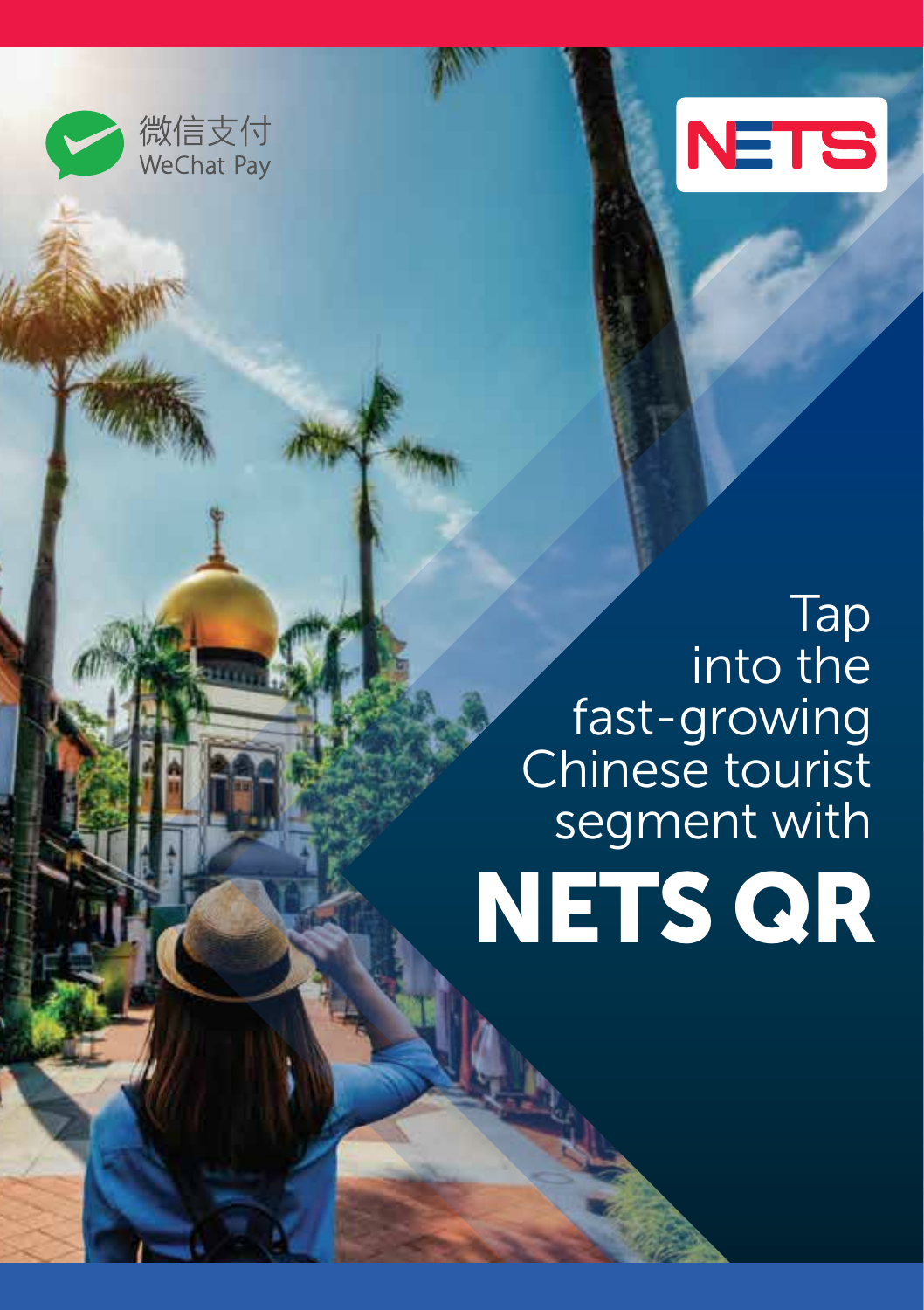Using your existing NETS terminals or SGQR stickers, you can now accept mobile payments from Chinese Customers Streamline your

payment solutions by working with NETS:

Allows WeChat Pay users to make payment by scanning your NETS QR. No need to maintain a separate terminal or QR sticker.



You will receive your funds as per your usual NETS settlement cycle, the next day. View all your transactions in a single settlement report.



Liaise with a single payment service provider for support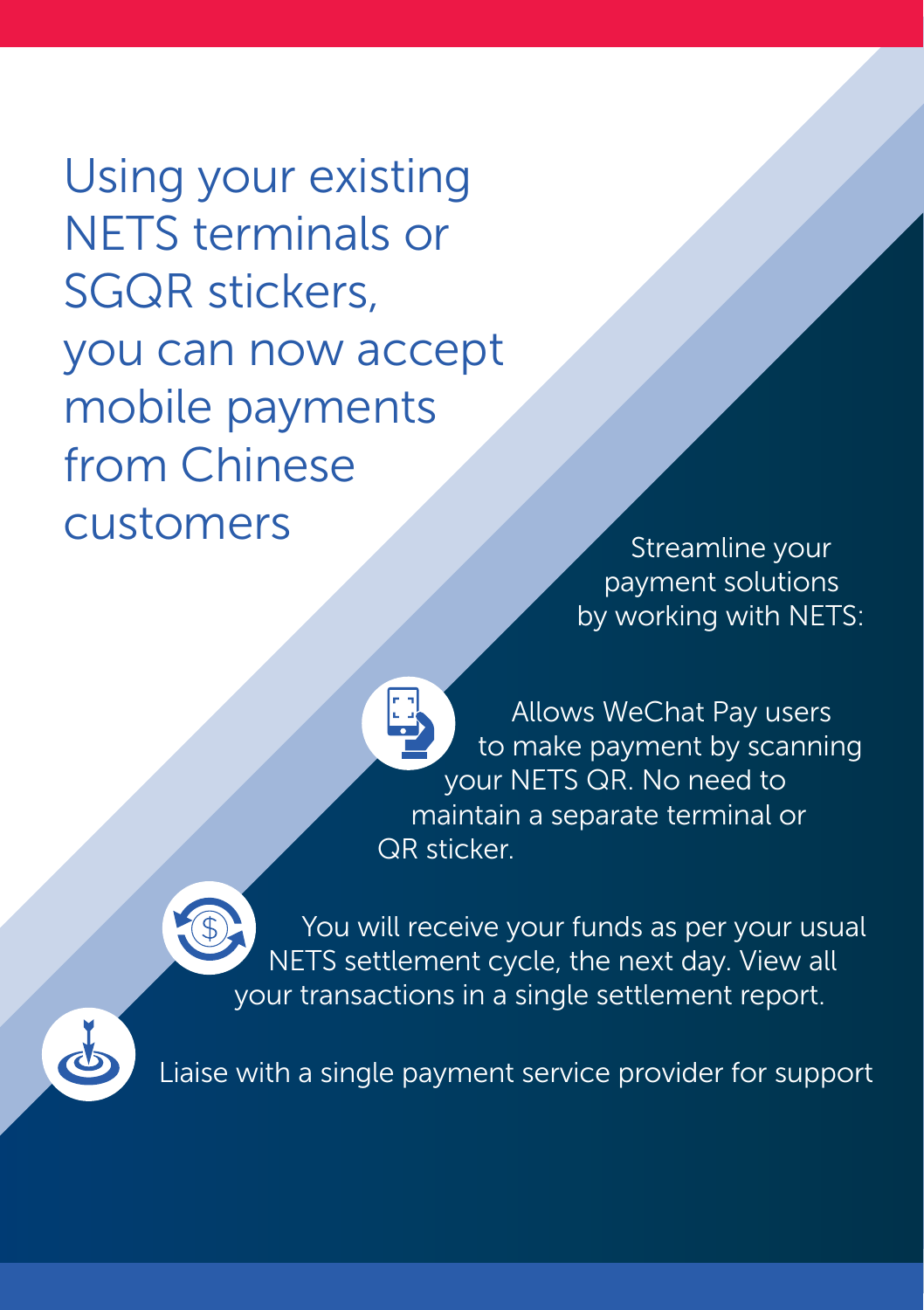Accept WeChat Pay and gain access to millions of Chinese tourists

> Capture tourist dollars from Singapore's leading tourism corridor

Chinese tourists arrivals crossed

 $\frac{3}{10}$  million  $\frac{53.1}{100}$  billion

Largest contributor to Singapore's tourism receipts since 2013, with spend of

for 3Q of 2017

Offer tourists the convenience of using payment modes that they are familiar with



Tourists never have to miss out on purchases due to insufficient cash



Tourists can avoid the hassles of managing spare cash/coins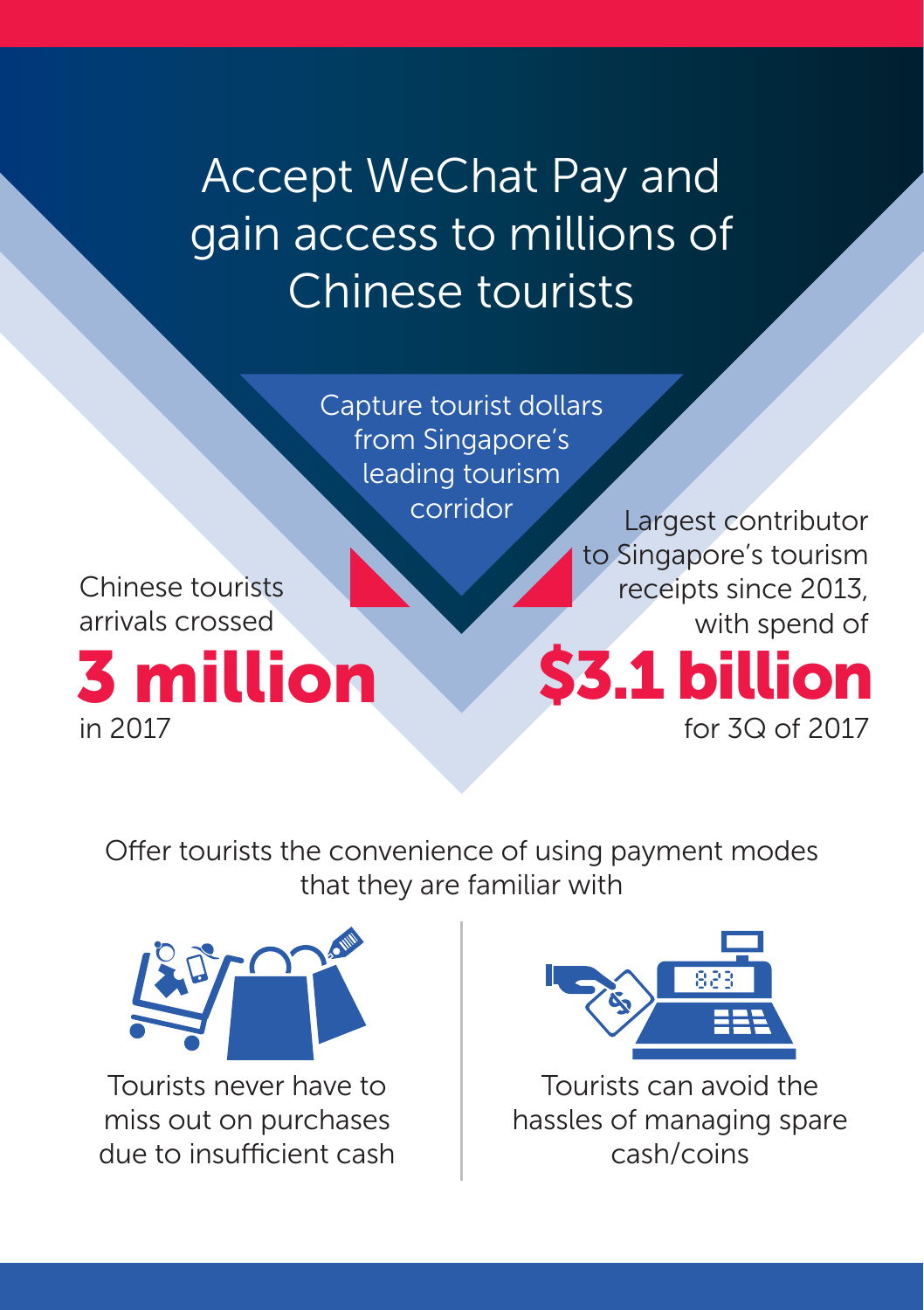

Your customers can now easily make payments to you by simply scanning your QR code with their mobile phone.

You can apply for your QR code via an SGQR sticker, and/or via your terminal.

With NETS QR, accept payment by users of the following mobile apps and wallets :



Offer QR payments and enjoy:

#### Incremental Business

Mobile payments allow you to attract customers who may not have enough cash

#### Improved Customer Turnover

Save on time required to insert card and capture customers PIN. Customers simply scan to make payment.

NETS' collaboration with WeChat allows WeChat Pay users to make payment by scanning the NETS QR code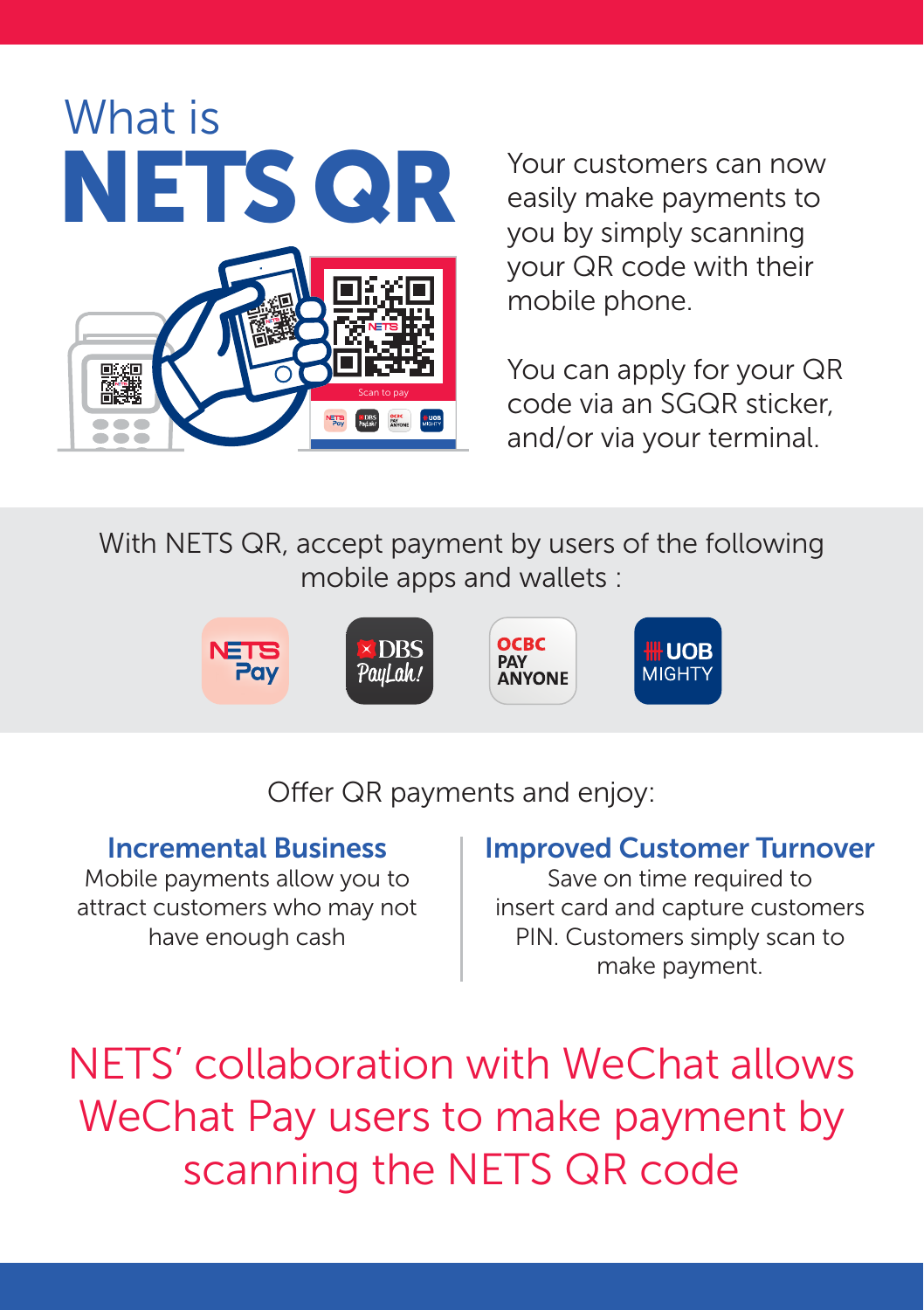### How it works



Scan-to-pay Consumer opens their payment app, and scans QR



#### Process Payment

Transaction amount is captured, and the WeChat app will convert and display the amount in RMB





Payment Complete For **NETS QR** on terminal. approval message is displayed and receipt will be generated For SGQR sticker, you will receive an approval notification on the NETSBiz App

Confirm Payment The consumer confirms and transaction is complete

 $1.78$